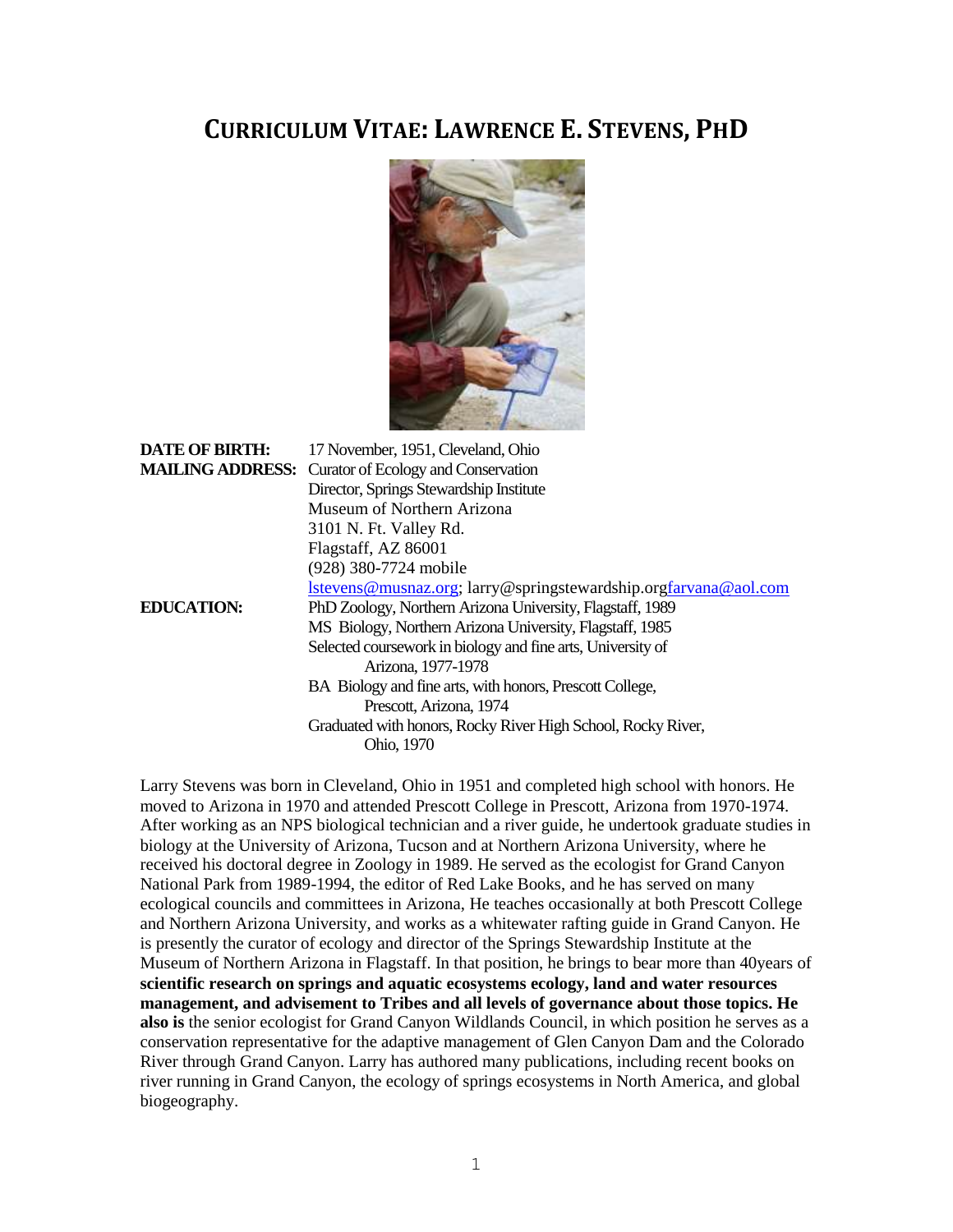#### **PERTINENT EXPERIENCE, EMPLOYMENT, BOARDS:**

- 2012-present Director, MNA Springs Stewardship Institute
- 2006-present Curator of Ecology and Conservation, Museum of Northern Arizona, Flagstaff
- 2007 2009 Grand Staircase National Monument Advisory Committee Chair
- 2006-present Grand Canyon National Park ATBI Coordinator
- 2004-present Conservation Representative for GCWC on the GlenCanyon Dam Adaptive Management Work Group and Technical Work Group
- 2005-2010 Science Advisor for Ecological Monitoring & Assessment, Babbitt Foundation and Northern Arizona University
- 2003-2005 Grand Staircase National Monument, Assistant Chair and Science Advisor
- 2004-2007 Board of Directors, Museum of Northern Arizona, Flagstaff
- 2002-present Principal Investigator, Stevens Ecological Consulting, LLC, Flagstaff, AZ.
- 2003-2005 USFWS-trained WIFL surveyor, Yuma, AZ
- 2001-2005 Yuma East Wetlands Restoration Project, vegetation and avifaunal analyses and monitoring
- 2001-2004 Welton-Mohawk Irrigation and Drainage District Title Transfer EIS BA Preparator
- 2001-2005 President, Grand Canyon Wildlands Council, Flagstaff, AZ
- 2000-present Grand Canyon Wildlands Council, Inc., Senior Science Advisor
- 1999-present Stevens Ecological Consulting, LLC, Principal
- 1999-2006 Associate editor, Western North American Naturalist
- 1998-2000. Benthic aquatic biological analysis of 'Ahakhav Restoration Project, Colorado River Indian Tribe, Parker, AZ
- 1998-1999 Ecologist, Department of the Interior, Grand Canyon Monitoring and Research Center, Flagstaff, AZ.
- 1995-1997 Ecological Analyst, Applied Technology Associates, Inc.
- 1993-present. Adjunct Faculty, Prescott College, Prescott, AZ.
- 1990-present. Adjunct Faculty Member, Department of Biological Sciences, No. AZ Univ.
- 1988-1994 Ecologist, Grand Canyon National Park Resource Management and Planning Division, Grand Canyon, Arizona.
- 1986-present Research Associate, Museum of Northern Arizona, Flagstaff, Arizona.
- 1989-1991 Summer faculty, No. AZ Univ., Department of Biological Sciences
- 1986-1989 Doctoral research, Northern Arizona University. PhD completed in May, 1989
- 1983-2007 Editor, Red Lake Books, Editor (Flagstaff, AZ)

1983-1989, 1995-2003, 2006-present--Whitewater guide in Grand Canyon for Wilderness World, Arizona Raft Adventures and Outdoors Unlimited, the National Park Service, the Bureau of Reclamation, Flagstaff, Arizona, and other companies; >350 trips through Grand Canyon, as a guide or trip leader, primarily rowing 18' oar-powered rafts. Other river running experience include trips onmost upper Colorado River tributaries and segments, and on the Amazon R.in Peru, the UsumacintaR. Mexico/Guatemala, the Rogue R. OR, and elsewhere; >400 river trips and >10,000 km of hikes

#### **SYNERGISTIC ACTIVITIES**

- Associate editor, Western North American Naturalist, 200Curator of Ecology and Conservation, Museum of Northern Arizona, Flagstaff. 2007-present
- Director, Springs Stewardship Institute, Museum of Northern Arizona, Flagstaff, 2010-present
- Conservation Representative for GCWC on Glen Canyon Dam Adaptive Management Program, 2006 present
- Board of Directors, Museum of Northern Arizona, Flagstaff, 2004-2006
- Grand Staircase National Monument, Chair and Science Advisor, 2003-2005
- Grand Canyon Wildlands Council, Inc., Senior Science Advisor, 2000- present

Academic Advisement: 18 women, 14 men; 4 BA theses, 22 Master's, 5 PhDs, 1 Post-doc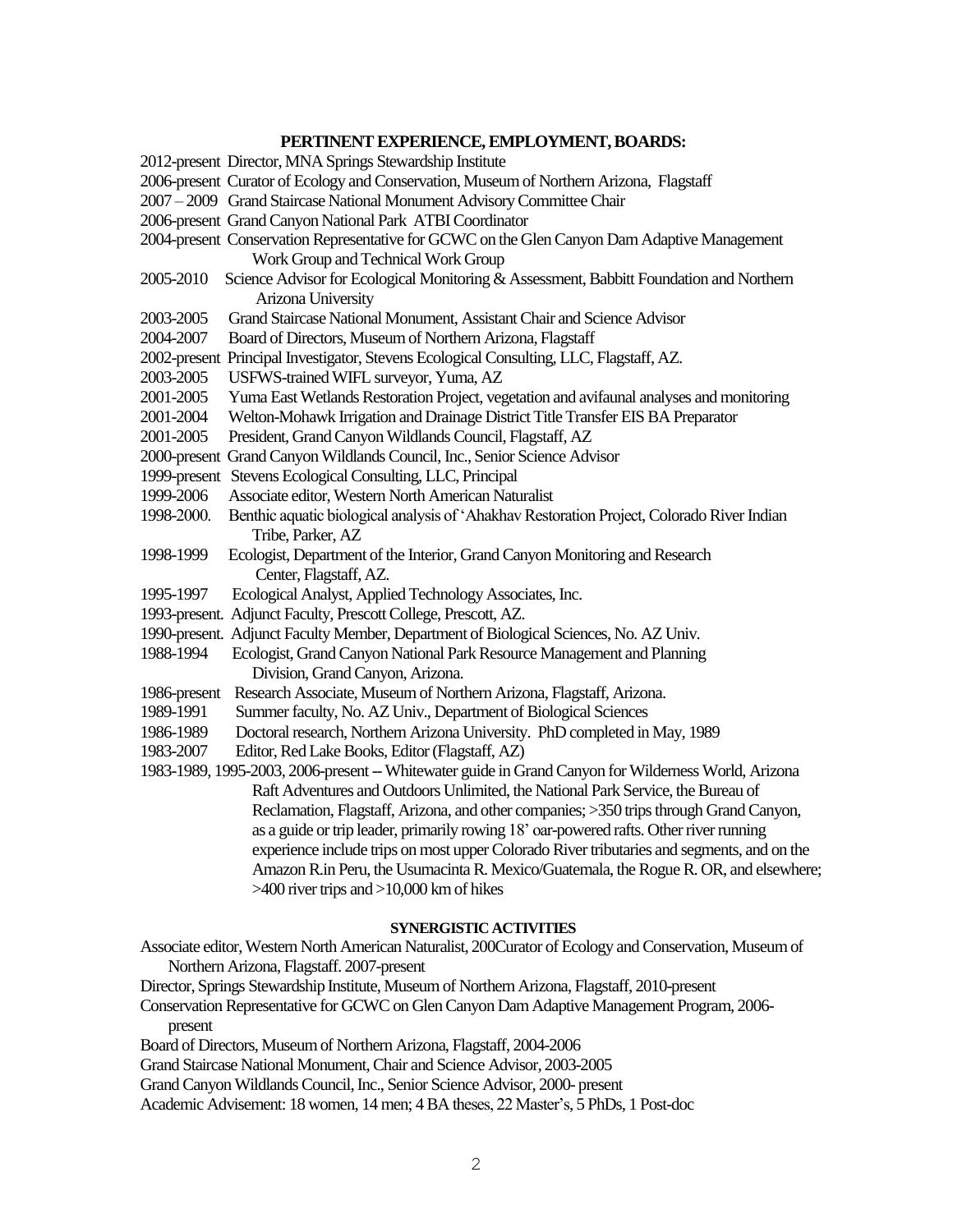## **PEER-REVIEWED PUBLICATIONS AND BOOKS**

- *Submtd* North, E.G. and **L.E. Stevens.**Biogeographic affinity, elevation, and springs habitat influences on land snail distribution, Grand Canyon ecoregion, Southwestern USA. Submitted to *Malacologia*.
- *In press* Sada, D.W. and **L.E. Stevens**. Conservation and ecological rehabilitation of North American aridland springs. In Minckley, D. and D. Hendrickson, editors. Battle Against Extinction, revised edition. University of Arizona Press, Tucson.
- *In press* **Stevens, L.E.,**R.R. Johnson, and C. Estes. The Watershed Continuum: A conceptual fluvial-riparian ecosystem model. In Johnson, R.R., S.W. Carothers, D.M. Finch, K.J. Kingsley, and J.T. Stanley, editors. Riparian research and management: Past, present, future, Volume 2. U.S. Department of Agriculture, Forest Service, Rocky Mountain Research Station General Technical Report RMRS-GTR-303, Ft. Collins. *In press*.
- 2018 Paffett, K., **L.E. Stevens,** and A.E. Springer. Ecological assessment and rehabilitation prioritization for improving springs ecosystem stewardship. Pp. 475-487 *in* Dorney, J., R.W. Tiner, R. Savage, and P. Adamus, editors. Wetland and Stream Rapid Assessments: Development, Validation, and Application. El Sevier, London.
- 2016 Eamus, D., B. Fu, A.E. Springer, and **L.E. Stevens**. Groundwater dependent ecosystems: Classification, identification techniques and threats. Pp. 313-347 *in* Jakeman, A.J., O. Barreteau, R.J. Hunt, J-D Rinaudo, and A. Ross, editors. Integrated Groundwater Management: Concepts, Approaches and Challenges. Springer Nature, SW. DOI 10.1007/978-3-319-23576-9.
- 2016 Hershler, R., H-P. Liu, and **L.E. Stevens**. 2016. A new springsnail (Hydrobiidae: *Pyrgulopsis*) from the Lower Colorado River Basin, Northwestern Arizona. Western North American Naturalist, 76: 72-8[1.](http://dx.doi.org/10.3398/064.076.0108)
- 2016 Junghans, K., A.E. Springer,**L.E. Stevens**, and J.D. Ledbetter. Springs ecosystem distribution and density for improving stewardship. Freshwater Science 35:1330–1339. DOI: 10.1086/689182.
- 2016 Ledbetter, J.D., **L.E. Stevens**, M. Hendrie, and A. Leonard. Ecological inventory and assessment of springs ecosystems in Kaibab National Forest, northern Arizona. Pp. 25-40 in Ralston, B.E, editor. Proceedings of the 12<sup>th</sup> Biennial Conference of Research on the Colorado Plateau. U.S. Geological Survey Scientific Investigations Report 2015-5180.
- 2016 Springer, A.E. and **L.E. Stevens**. Springs ecosystems: A global perspective. America Water Resources Association Water Resources Impact 18:32-33.
- 2016. **Stevens, L.E**., J.D. Ledbetter, A.E. Springer C. Campbell, L. Misztal, M. Joyce, and G. Hardwick. Arizona Springs Restoration Handbook. Spring Stewardship Institute, Museum of Northern Arizona, Flagstaff, Arizona, and Sky Island Alliance, Tucson, Arizona.
- 2015 Burke, K.J., K.A. Harcksen, **L.E. Stevens,**R.J. Andress, and R.J. Johnson. Collaborative rehabilitation of Pakoon Springs in Grand Canyon-Parashant National Monument, Arizona. Pp. 312- 330 *in* Huenneke, L.F., C. van Riper III, and K.A. Hayes-Gilpin, editors. The Colorado Plateau VI: Science and Management at the Landscape Scale. University of Arizona Press, Tucson.
- 2015 Simieon, G. and **L.E. Stevens.** *Tamarix* (Tamaricaceae), *Opsius stactogalus*(Cicidellidae), and litter fungi interactions limit riparian plant establishment. Advances in Entomology 3:65-81. doi: [10.4236/ae.2015.32008.](http://dx.doi.org/10.4236/ae.2015.32008)
- 2015 Springer, A.E., **L.E. Stevens**, J.D. Ledbetter, E.M. Schaller, K.M. Gill, and S.B. Rood. Ecohydrology and stewardship of Alberta springs ecosystems. Ecohydrology 8:896–910. DOI: 10.1002/eco.1596.
- 2015 **Stevens, L.E**. and A.G. Scarbrough. Additions to the robber fly fauna of southern Nevada, USA (Diptera: Asilidae). Journal of the Arizona-Nevada Academy of Sciences 46:42-49.
- 2015 **Stevens, L.E.,** K.J. Burke, J.R. Spence, L. Pilkington, and C. Hughes. Colorado River riparian ecosystem rehabilitation in Glen and Grand Canyons, Arizona. Pp. 353-376 *in* Huenneke, L.F., C. van Riper III, and K.A. Hayes-Gilpin, editors. The Colorado Plateau VI: Science and Management at the Landscape Scale. University of Arizona Press, Tucson.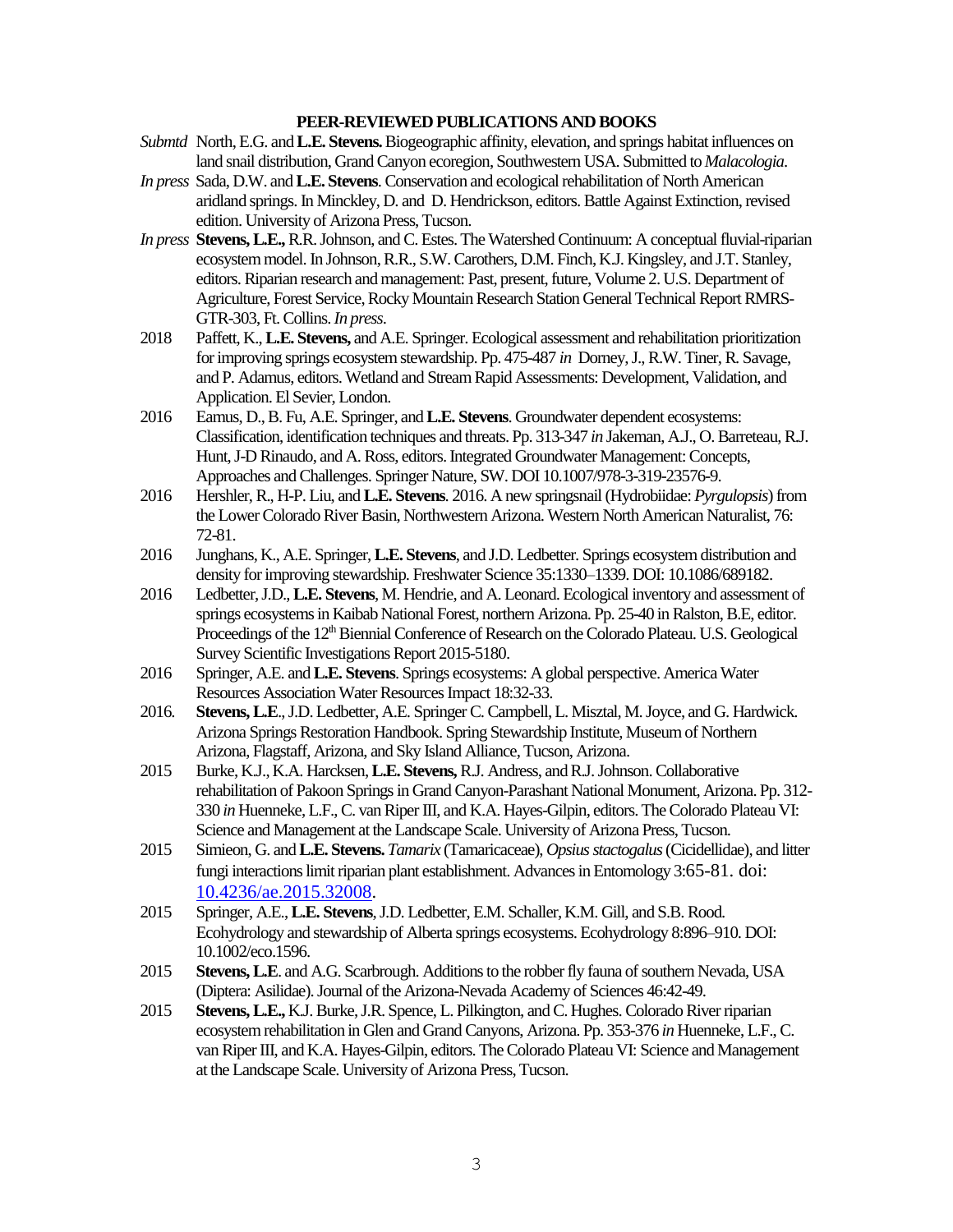- 2015 Kreamer, D.K., **L.E. Stevens**, and J.D. Ledbetter. Groundwater dependent ecosystems Science, challenges, and policy. Pp. 205-230 *in* S.M. Adelana, Editor. Groundwater. Nova Science Publishers, Inc., Hauppauge (NY). ISBN 978-1-63321-759-1.
- 2014 Ledbetter, J.D., **L.E. Stevens,**B. Brandt, and A.E. Springer. Springs Online: a database to improve understanding and stewardship of springs ecosystems. Springs Stewardship Institute, Museum of Northern Arizona, Flagstaff. Available online at: springsdata.org.
- 2014 **Stevens, L.E**. and A.S. Menke. Biogeography of *Ammophila* (Hymenoptera: Sphecidae) in the Grand Canyon ecoregion, southwestern USA. Western North American Naturalist 74:216-222.
- 2013 **Stevens, L**. The Colorado River in Grand Canyon: A River Runner's Map and Guide to its Natural and Human History. Grand Canyon Wildlands Council, Flagstaff.
- 2012 Scarbrough, A.G., **L.E. Stevens**, and C.R. Nelson. Synopsis of the *albibarbis* complex of *Efferia* Coquillett from the Grand Canyon region, southwestern USA, with description of new species (Diptera: Asilidae). Pan-Pacific Entomologist 88:58-86.
- 2012 Siemion, G.M. and **L.E. Stevens**. Is riparian plant establishment limited by tamarisk herbivore interactions in the southwestern USA? Journal of the AZ-NV Academy of Sciences. 44:46-58.
- 2012 **Stevens, L.E**. Editor. *Global Advances in Biogeography*. InTech Publications, Rijeka[. ISBN: 978-](http://www.intechopen.com/books/global-advances-in-biogeography) [953-51-0454-4](http://www.intechopen.com/books/global-advances-in-biogeography) .
- 2012 **Stevens, L.E**. The biogeographic significance of a large, deep canyon: Grand Canyon of the Colorado River, Southwestern USA. Pp. 169-208 *in* Stevens, L.E., editor. *Global Advances in Biogeography*. InTech Publications, Rijeka[. ISBN: 978-953-51-0454-4.](http://www.intechopen.com/books/global-advances-in-biogeography) Available on-line at: http://cdn.intechopen.com/pdfs/34661/InTech-The\_biogeographic\_significance\_of\_a\_large\_deep\_canyon\_grand\_canyon\_of\_the\_colorado\_river\_ southwestern\_usa.pdf
- 2012 **Stevens, L.E**. and G. Simieon. Tamarisk reproductive phenology and Colorado River hydrography, southwestern USA. Journal of the Arizona-Nevada Academy of Sciences 44:46–58.
- 2011 Mortenson, S.G., P.J. Weisberg, and **L.E. Stevens**. The influence of floods and precipitation history on *Tamarix* establishment in Grand Canyon, Arizona: consequences for flow regime restoration. Biological Invasions DOI 10.1007/s10530-011-0139-z. Available on-line at <http://www.springerlink.com/content/86703g18035gt74x/fulltext.pdf>.
- 2011 Davis, C.J., A.E. Springer, and **L.E. Stevens**. Have aridland springs restoration projects been effective in restoring hydrology, geomorphology, and invertebrate and plant species composition comparable to natural springs with minimal anthropogenic disturbance? Collaboration for Environmental Evidence Review 10-002 (SR87)[; http://www.environmentalevidence.org/](http://www.environmentalevidence.org/) Documents/ Completed\_Reviews/SR87.pdf.
- 2010 **Stevens, L.E**. History of monitoring the Colorado River ecosystem below Glen Canyon Dam. Pp. 6- 11 *in* U.S. Geological Survey. General Core Monitoring Plan for the Glen Canyon Dam Adaptive Management Program, Grand Canyon monitoring and Research Center, Flagstaff.
- 2009 **Stevens, L.E**.,B.T. Brown, and K. Rowell. Foraging ecology of peregrine falcons along the damregulated Colorado River, Grand Canyon, Arizona. The Southwestern Naturalist 54:284-299.
- 2009 Crews, S. and **L.E. Stevens**. Spiders of Ash Meadows National Wildlife Refuge, southern Nevada, USA. The Southwestern Naturalist 54:331-340.
- 2009 **Stevens, L.E**. and R.A. Bailowitz. Odonata biogeography in the Grand Canyon ecoregion, southwestern U.S.A. Annals of the Entomological Society of America 102(2):261-274. Abstract available at: http://www.bioone.org/doi/abs/10.1603/008.102.0208.
- 2009 Springer, A.E. and **L.E. Stevens**. Spheres of discharge of springs. Hydrogeology Journal DOI 10.1007/s10040-008-0341-y.
- 2008 Perla, B.S. and **L.E. Stevens**.Biodiversity and productivity at an undisturbed spring, in comparison with adjacent grazed riparian and upland habitats. Pp. 230-243 *in* Stevens, L.E. and V. J. Meretsky, editors. Aridland Springs in North America: Ecology and Conservation. University of Arizona Press, Tucson.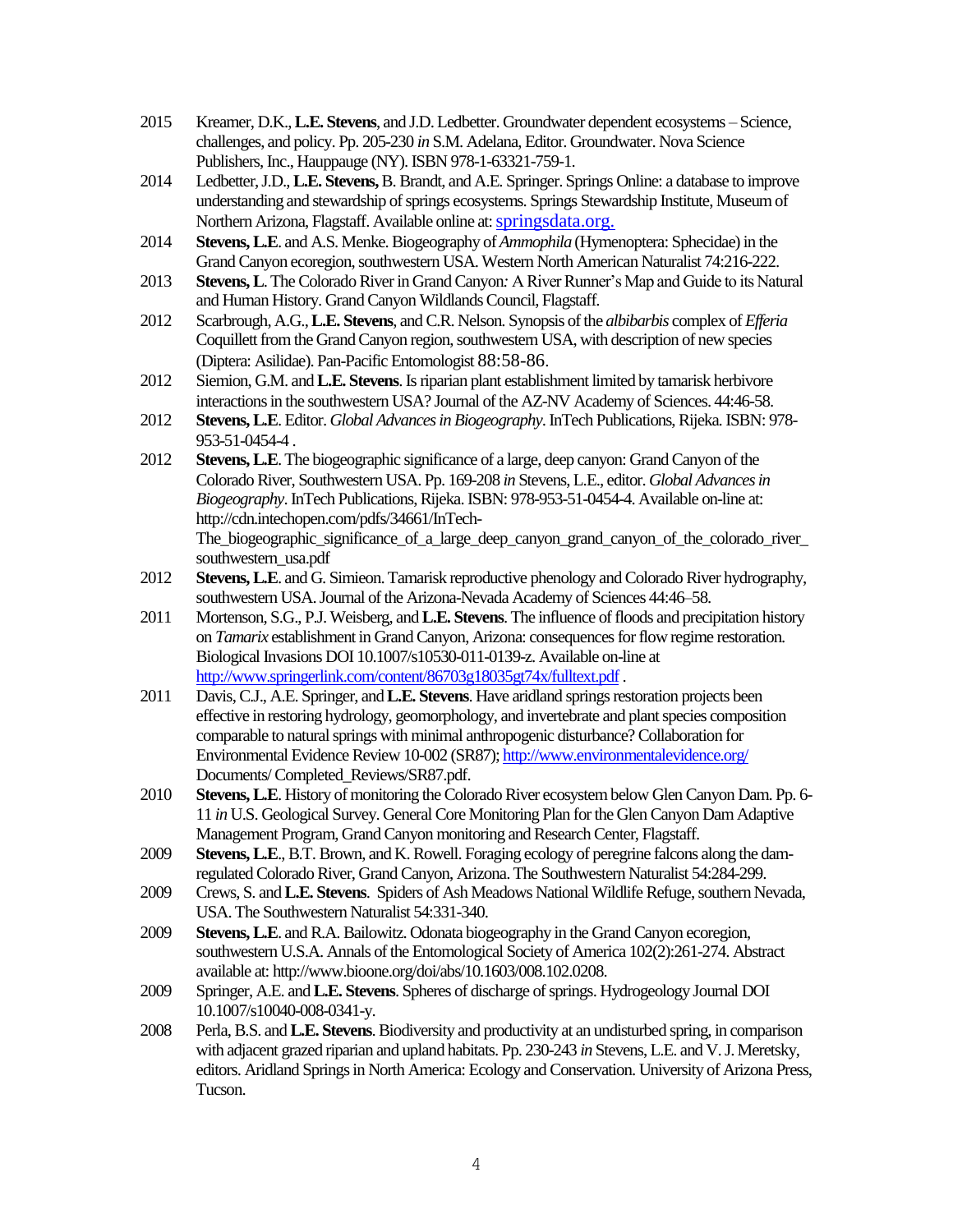- 2008 Springer, A.E., **L.E. Stevens**, D. Anderson, R.A. Parnell, D. Kreamer, and S. Flora. A comprehensive springs classification system: integrating geomorphic, hydrogeochemical, and ecological criteria. Pp. 49-75 *in* Stevens, L.E. and V. J. Meretsky, editors. Aridland springs in North America: ecology and conservation. University of Arizona Press, Tucson.
- 2008 **Stevens. L.E**. Every last drop: future of springs ecosystem ecology and management. Pp. 332-346 i*n* Stevens, L.E. and V. J. Meretsky, editors. Aridland Springs in North America: Ecology and Conservation. University of Arizona Press, Tucson.
- 2008 **Stevens, L.E**. and R.A. Bailowitz. Odonata of Ash Meadows National Wildlife Refuge, southern Nevada, U.S.A. Journal of the Arizona-Nevada Academy of Sciences 40:128-135.
- 2008 **Stevens, L.E**. and V. J. Meretsky, editors. Aridland Springs in North America: Ecology and Conservation. University of Arizona Press, Tucson.
- 2008 **Stevens, L.E**. and V. J. Meretsky. Springs ecosystem ecology and management. Pp. 3-10 *in* Stevens, L.E. and V. J. Meretsky, editors. Aridland springs in North America: ecology and conservation. University of Arizona Press, Tucson.
- 2008 **Stevens, L.E**. and J.T. Polhemus. Biogeography of aquatic and semi-aquatic Heteroptera in the Grand Canyon ecoregion, southwestern USA. Monographs of the Western North American Naturalist 4:38-76.
- 2008 **Stevens, L.E**., F.B. Ramberg, and R.F. Darsie, Jr. Biogeography of Culicidae (Diptera) in the Grand Canyon region, Arizona, USA. Pan-Pacific Entomologist 84:92-109*.*
- 2008 **Stevens, L.E**., D.S. Turner, and V. Supplee. 2008. Background: wildlife and flow relationships in the Verde River watershed. Pp. 51-70 *in* Haney, J.A., D.S. Turner, A.E. Springer, J.C. Stromberg, L.E. Stevens, P.A. Pearthree, and V. Supplee. Ecological implications of Verde River flows. The Nature Conservancy, Phoenix.
- 2007 Bailowitz, R. and **L. Stevens**. *Argia hinei* in Utah. Argia 17(4):21.
- 2007 **Stevens, L**. Water and biodiversity on the Colorado Plateau. Plateau: The Land & People of the Colorado Plateau 4(1): 48-55.
- 2007 **Stevens, L.E**.,T.L. Griswold, O. Messinger, W.G. Abrahamson, II, and T. J. Ayers. 2007. Plant and pollinator diversity in northern Arizona. The Plant Press 31 (1):5-7.
- 2007 **Stevens, L.E**., J.T. Polhemus, R.S. Durfee, andC.A.Olson. Large, mixed-species dispersal flights of predatory and scavenging aquatic Heteroptera and Coleoptera, Northern Arizona, USA. Western North American Naturalist 67:587-592.
	- https://ojs.lib.byu.edu/wnan/index.php/wnan/article/view/1611/1937.
- 2006 Stacey, P.B., A.L. Jones, J.C. Catlin, D.A. Duff, **L.E. Stevens**, and C. Gourley. User's guide for the rapid assessment of the functional condition of stream-riparian ecosystems in the American Southwest. Wild Utah Project, Salt Lake City.
- 2005 **Stevens, L.E**. and R.A. Bailowitz. Distribution of *Brechmorhoga* clubskimmers (Odonata: Libellulidae) in the Grand Canyon region. Western North American Naturalist 65:170-174. https://ojs.lib.byu.edu/wnan/index.php/wnan/article/view/1314/1171
- 2005 **Stevens, L.E**., P.B. Stacey, A. Jones, D. Duff, C. Gourley, and J.C. Caitlin. A protocol for rapid assessment of southwestern stream-riparian ecosystems. Pp. 397-420 in van Riper, C. III and D.J. Mattson, editors. Fifth Conference on Research on the Colorado Plateau, University of Arizona Press, Tucson.
- 2005 Yard, M.D., G.E. Bennett, S.N. Mietz, L.G. Coggins Jr., **L.E. Stevens**, S. Hueftle, and D.W. Blinn. Influence of topographic complexity on solar insolation estimates for the Colorado River, Grand Canyon, AZ. Ecological Modeling 183:157-172.
- 2004. Shelley, R.M. and**L.E. Stevens**. Discovery of the milliped, *Tylobolus utahensis*Chamberlin, in Arizona (Spirobolida: Spirobolidae). Western North American Naturalist 63:541-542. https://ojs.lib.byu.edu/wnan/index.php/wnan/article/view/456/322.
- 2004 Stromberg, J., M. Briggs, C. Gourley, M. Scott, P. Shafroth, and **L. Stevens**. Human alterations of riparian ecosystems. Pp. 99-126 in Baker, M.B. Jr., P.F. Ffolliott, L. DeBano, and D.G. Neary,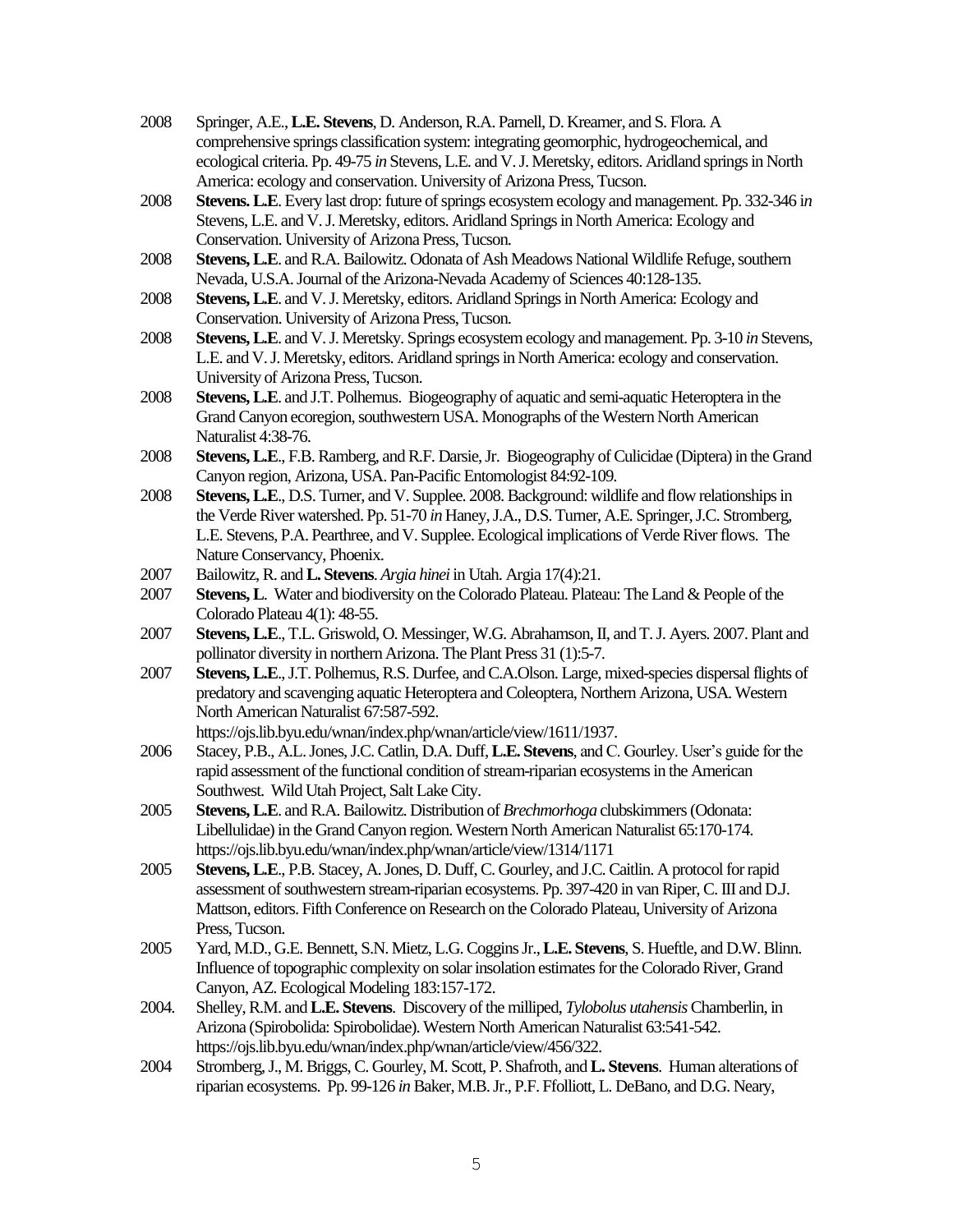editors. Riparian Areas of the Southwestern United States: hydrology, ecology, and management. Lewis Publishers, Boca Raton.

- 2004 **Stevens, L.E**. and R.L. Huber. Biogeography of tiger beetles (Cicindelidae) in the Grand Canyon Ecoregion, Arizona and Utah. Cicindela 35:41-64.
- 2004 **Stevens, L.E**. and A.E. Springer. A conceptual model of springs ecosystem ecology. National Park Service, Flagstaff, AZ, published online at [http://www1.nature.nps.gov/im/](http://www1.nature.nps.gov/im/%20units/scpn/phase2.htm)  [units/scpn/phase2.htm.](http://www1.nature.nps.gov/im/%20units/scpn/phase2.htm)
- 2002 Meretsky, V.J., E.G. North, and **L.E. Stevens**. Kanab ambersnail and other terrestrial snails in south central Utah. Western North American Naturalist 62:307-316. https://ojs.lib.byu.edu/wnan/index.php/wnan/article/view/1141/998.
- 2002 **Stevens, L.E**. and B.D. Gold. A long-term monitoring program for adaptive management of the Colorado River ecosystem in Glen and Grand canyons. Pp. 101-134 *in*Busch, D. and J. Trexler, editors. Interdisciplinary approaches for evaluating ecoregional initiatives. Island Press, Washington.
- 2002 **Stevens, L.E.** and G.P. Nabhan. Geographic heterogeneity: climate, stratigraphy, and soils of the Colorado Plateau. Pp. 27-32 *in*Center for Sustainable Environments, Terralingua, and Grand Canyon Wildlands Council, editors. Safeguarding the uniqueness of the Colorado Plateau: an ecoregional assessment of biocultural diversity. Center for Sustainable Environments, Northern Arizona University, Flagstaff.
- 2002 **Stevens, L.E**. and G.P. Nabhan. Hydrological diversity: water's role in shaping natural and cultural diversity on the Colorado Plateau. Pp. 33-40 *in* Center for Sustainable Environments, Terralingua, and Grand Canyon Wildlands Council, editors. Safeguarding the uniqueness of the Colorado Plateau: an ecoregional assessment of biocultural diversity. Center for Sustainable Environments, Northern Arizona University, Flagstaff.
- 2002 **Stevens, L.E**. and G.P. Nabhan. Biodiversity: plant and animal endemism, biotic associations, and unique habitat mosaics in living landscapes. Pp. 41-48 in Center for Sustainable Environments, Terralingua, and Grand Canyon Wildlands Council, editors. Safeguarding the uniqueness of the Colorado Plateau: an ecoregional assessment of biocultural diversity. Center for Sustainable Environments, Northern Arizona University, Flagstaff.
- 2002 **Stevens, L.E**. and T.J. Ayers. The biodiversity and distribution of alien vascular plant and animals in the Grand Canyon region. Pp. 241-265 *in*Tellman, B., editor. Invasive exotic species in the Sonoran Region. University of Arizona Press, Tucson.
- 2001 Hueftle, S.J. and **L.E. Stevens**. Experimental flood effects on the limnology of Lake Powell Reservoir, southwestern U.S.A. Ecological Applications 11:635-643.
- 2001 LaRue, C.T., L.L. Dickson, N.L. Brown, J.R. Spence, and **L.E. Stevens**. Recent bird records from the Grand Canyon region, 1974-2000. Western Birds.
- 2001 Patten, D.T. and **L.E. Stevens.** Restoration of the Colorado River ecosystem using planned flooding. Ecological Applications 11:633-634*.*
- 2001 Schmidt, J.C., R. Parnell, P.E. Grams, J.E. Hazel, M.A. Kaplinski, **L.E. Stevens**, and T.L. Hoffnagle The 1996 controlled flood in Grand Canyon: flow, sediment transport, and geomorphic change. Ecological Applications 11:657-672.
- 2001 **Stevens, L.E**., T.J. Ayers, J.B. Bennett, K.Christensen, M.J.C. Kearsley, V.J. Meretsky, A.M. Phillips III, R.A. Parnell, J.Spence, M.K. Sogge, A.E. Springer, and D.L. Wegner. Planned flooding and Colorado River riparian trade-offs downstream from Glen Canyon Dam, Arizona. Ecological Applications 11:701-710.
- 2000 Merényi, E., W.H. Farrand, **L.E. Stevens**, T.S. Melis, and K. Chhibber. Mapping Colorado River ecosystem resources in Glen Canyon: analysis of hyperspectral low altitude AVRIS imagery. 14th Congress on Applied Geologic Remote Sensing, Las Vegas, NV.
- 2000 Meretsky, V.J. and **L.E. Stevens**. Kanab ambersnail, an endangered succineid snail in southwestern USA. Tentacle 8:8-9.
- 2000 Miller, M.P.,**L.E. Stevens**, J. D. Busch, J.A. Sorensen, and P. Keim. Amplified fragment length polymorphism and mitochondrial sequence data detect genetic differentiation and relationships in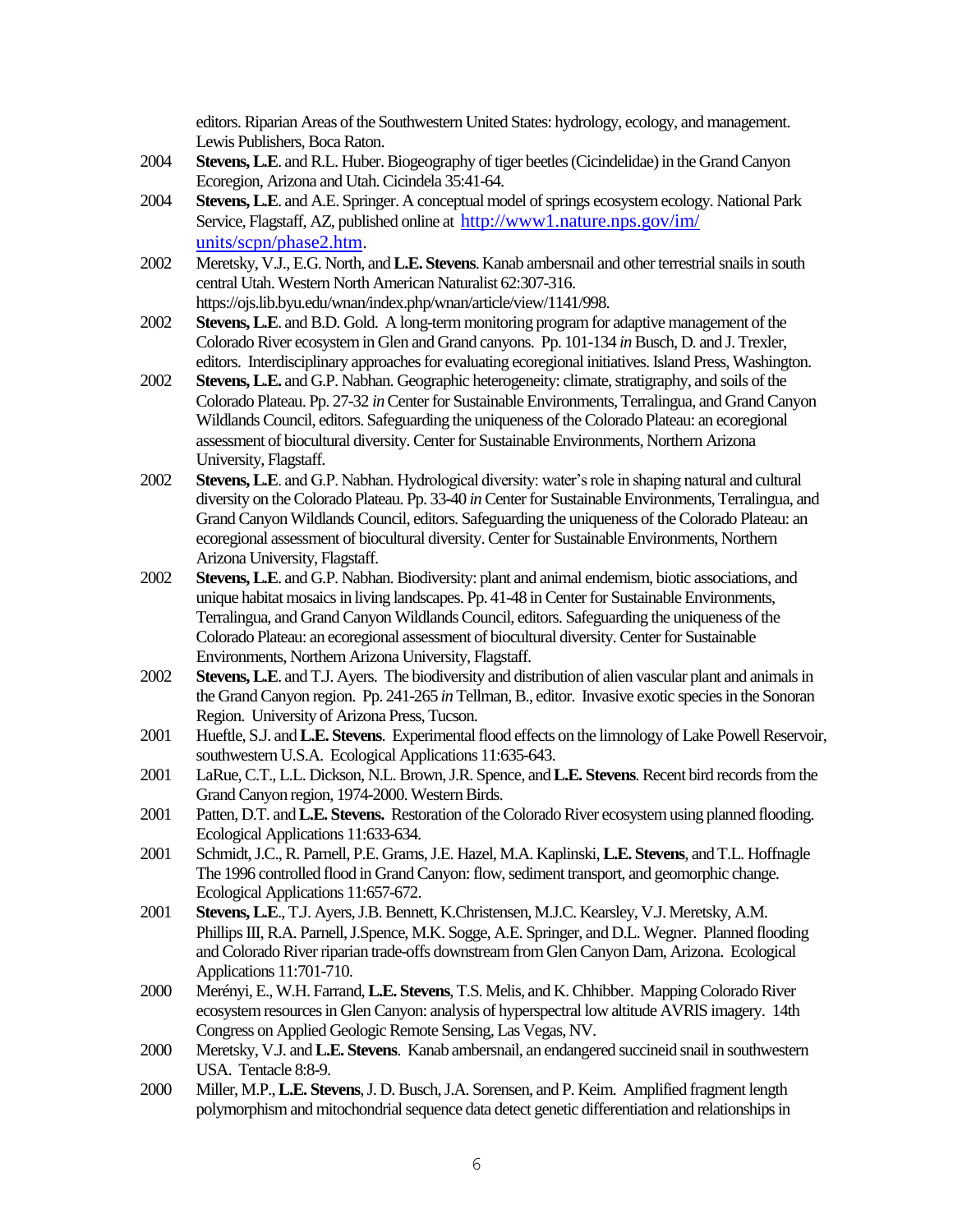endangered southwestern U.S.A. ambersnails (*Oxyloma* spp.). Canadian Journal of Zoology 78:1845-1854.

- 2000 Meretsky, V.J., D.L. Wegner, and **L.E. Stevens.**Balancing endangered species and ecosystems: a case study of adaptive management in Grand Canyon. Environmental Management 25:579-586.
- 2000 Walters, C., J. Korman, **L.E. Stevens**, and B.D. Gold. Ecosystem modeling for evaluation of adaptive management policies in the Grand Canyon. Conservation Ecology 4:1[online] URL: http://www.consecol.org/vol4/iss2/art1.
- 1999 Myers, T.M., C.C. Becker, and **L.E, Stevens**. Fateful journey: injury risk and death on Colorado River trips in Grand Canyon. Red Lake Books, Flagstaff.
- 1999 Parnell, R.A., Jr., J.B. Bennett, and **L.E. Stevens**. 1999. Mineralization of riparian vegetation buried by the 1996 controlled flood. Pp. 225-239 *in*Webb, R.H., J.C. Schmidt, G.R. Marzolf, and R.A. Valdez. The controlled flood in Grand Canyon. American Geophysical Union Geophysical Monograph 110. Washington.
- 1999 **Stevens, L.E**., K. Burke, and K. Crumbo. State of the Grand Canyon ecoregion. WildEarth 9:70-71.
- 1999 **Stevens, L.E**. Riparian ecology of the Colorado Plateau. *In*Collier, M., editor. Water, earth, and sky: the Colorado River basin. University of Utah Press, Salt Lake City.
- 1998 Brown, B.T., **L.E. Stevens** and T.A. Yates. Influences of fluctuating river flows on bald eagle foraging behavior. The Condor 100:745-748.
- 1998 Schmidt, J.C., R.H. Webb, R.G. Marzolf, R.A. Valdez and **L.E. Stevens**. Science and values in river restoration in the Grand Canyon. BioScience 48:735-747.
- 1998 **Stevens, L.E**., J.E. Sublette, and J.P. Shannon. Chironomidae (Diptera) of the Colorado River in Grand Canyon, Arizona, U.S.A., II: Distribution and phenology. The Great Basin Naturalist 58:147-155. https://ojs.lib.byu.edu/wnan/index.php/wnan/article/view/827/1667.
- 1998 Sublette, J.E., **L.E. Stevens**, J.P. Shannon. Chironomidae (Diptera) of the Colorado River in Grand Canyon, Arizona, U.S.A., I: Taxonomy and ecology. The Great Basin Naturalist 58:97-146. https://ojs.lib.byu.edu/wnan/index.php/wnan/article/view/826/1666.
- 1997 Brown, B.T. and **L.E. Stevens**. Winter bald eagle distribution is inversely correlated with human activity along the Colorado River in Grand Canyon. J. Raptor Research 31:7-10.
- 1997 **Stevens, L.E**., K.A. Buck, B.T. Brown and N. Kline. Dam and geomorphic influences on Colorado River waterbird distribution, Grand Canyon, Arizona. Regulated Rivers: Research & Management 13:151-169.
- 1997 **Stevens, L.E**., J.P. Shannon and D.W. Blinn. Benthic ecology of the Colorado River in Grand Canyon: dam and geomorphic influences. Regulated Rivers: Research & Management 13:129- 149. Abstract available online at[: http://www3.interscience.wiley.com/journal/11832/](http://www3.interscience.wiley.com/journal/11832/%20abstract?CRETRY)  [abstract?CRETRY=](http://www3.interscience.wiley.com/journal/11832/%20abstract?CRETRY)1&SRETRY=0.
- 1996 Salzer, M.W., V.A.S. McCord, **L.E. Stevens** and R.H. Webb. The dendrochronology of *Celtis reticulata* in the Grand Canyon: assessing the impact of regulated river flow on tree growth. Pp. 273- 281 *in* J.S. Dean, D.M. Meko and T.W. Swetnam (editors). Tree Rings, Environment and Humanity. Radiocarbon.
- 1996. Woods, J.O., T.G. Carr, P.W. Price, **L.E. Stevens**, and N.S. Cobb. Growth of coyote willow and the attack and survival of a mid-rib galling sawfly, *Euura* sp. Oecologia 108:714-722.
- 1995 Blinn, D.W., J.P. Shannon, **L.E. Stevens,** and J.P. Carder. Consequences of fluctuating discharge for lotic communities. Journal of the North American Benthological Society 14:233-248.
- 1995 **Stevens, L.E**. and D.L. Wegner. Changes on the Colorado River: Operating Glen Canyon Dam for environmental criteria. Pp. 65-74 in U.S. Environmental Protection Agency and Northeastern Illinois Planning Commission, editors. Using ecological restoration to meet Clean Water Act goals: Proceedings of a National Symposium, Chicago.
- 1995 **Stevens, L.E**., J.S. Schmidt, T.J. Ayers and B.T. Brown. Geomorphic influences on fluvial marsh development along the dam-regulated Colorado River in the Grand Canyon, Arizona. Ecological Applications 5:1035-1039.
- 1994. Ayers, T.J. and **L.E. Stevens**. Noteworthy collections Arizona. Madroño 41:228-229.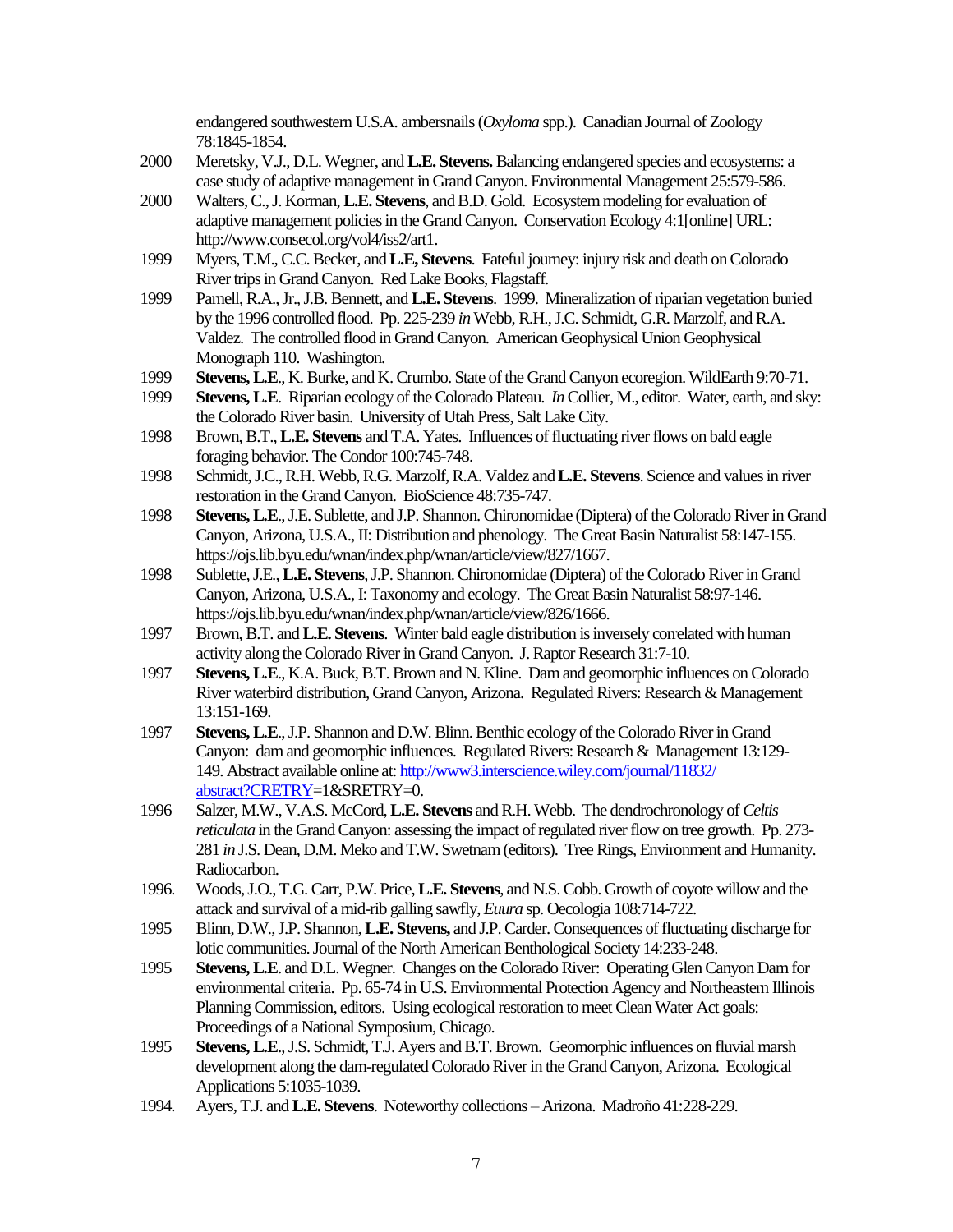- 1994 Ayers, T.J., R.W. Scott, **L.E. Stevens**, K. Warren, A.M. Philips, III, and M.D. Yard. Additions to the flora of Grand Canyon National Park – I. Journal of the Arizona-Nevada Academy of Science 1:70- 75.
- 1994 Brown, B.T., S.W. Carothers, R.R. Johnson, M.B. Riffey, and **L.E. Stevens**. Checklist of the birds of the Grand Canyon region. Grand Canyon Natural History Association, Grand Canyon.
- 1994 O'Conner, J. E., L.L. Ely, E.E. Wohl, **L.E. Stevens**, T.S. Melis, V.S. Kale, and V.R. Baker. A 4500 year record of large floods on the Colorado River in the Grand Canyon, Arizona. Journal of Geology 102:1-9.
- 1994. Shannon, J.P, D.W. Blinn, and **L.E. Stevens**. Trophic interactions and benthic animal community structure in the Colorado River, Arizona, USA. Freshwater Biology 31:213-220.
- 1992 Brown, B.T. **and L.E. Stevens.** Winter abundance, age structure, and distribution of bald eagles along the Colorado River, Arizona. Southwestern Naturalist 37: 404-435.
- 1992 Jackson, W.L, S. Ponce, and **L. Stevens**. National parks and regulated rivers: opportunities and challenges. World Conservation Union IVth Congress on National Parks and Protected Areas. Caracas, Venezuela.
- 1990 **Stevens, L.E.**Biology and ecology of the Grand Canyon region. Pp. 4-3 4-8 in Spamer, E.E., editor. Bibliography of the Grand Canyon and the Lower Colorado River. From 1540. Grand Canyon Natural History Association Monograph 8, Grand Canyon.
- 1989 **Stevens, L.E**. Mechanisms of riparian plant community organization and succession in Grand Canyon, Arizona. PhD Dissertation, Northern Arizona University, Flagstaff.
- 1989 **Stevens, L.E**. The status of ecological research on tamarisk (Tamaricaceae: *Tamarix ramosissima*) in Arizona. Pp. 99-105 *in* Kunzman, M.R., R.R. Johnson and P.S. Bennett (eds.). Tamarisk control in southwestern United States. Cooperative National Park Resources Study Unit Special Report Number 9, Tucson.
- 1989 **Stevens, L.E**. The history of biological research in Grand Canyon National Park. Pp 4.3 4.8 in Spamer, E. (editor). Bibliography of the Grand Canyon and the Lower Colorado River from 1540, 2nd ed. Grand Canyon Nat. Hist. Assoc. Monograph 8, Grand Canyon.
- 1989 Brown, B.T., R. Mesta, **L.E. Stevens**, and J. Weisheit. Changes in winter distribution of Bald Eagles along the Colorado River in Grand Canyon, Arizona. Journal of Raptor Research 23:110-113.
- 1988 **Stevens, L.E**. and G. L. Waring. Effects of post-dam flooding on riparian substrates, vegetation, and invertebrate populations in the Colorado River corridor in Grand Canyon. Bureau of Reclamation Glen Canyon Environmental Studies Report 19, Flagstaff. NTIS PB88-183488/AS:229-243.
- 1988 Waring. G.L. and **L.E. Stevens**. Effects of recent flooding on riparian plant establishment in Grand Canyon. Bureau of Reclamation Glen Canyon Environmental Studies Report 19, Flagstaff. NTIS PB88-183488/AS:257-270.
- 1985 **Stevens L.E**. and G.L. Waring. Effects of prolonged flooding on riparian vegetation in Grand Canyon. Pp. 81-86 *in* Johnson, R.R. et al., editors Riparian ecosystems and their management. U.S. Department of Agriculture National Forest Service General Technical Report RM-120. Ft. Collins. Available online at: http://www.fs.fed.us/rm/pubs\_rm/rm\_gtr120/rm\_gtr120\_081\_086.pdf.
- 1985 **Stevens, L.E**. Aspects of invertebrate herbivore community dynamics on *Tamarix chinensis* and *Salix exigua* in the Grand Canyon. Northern AZ Univ. MS Thesis, Flagstaff.
- 1981. **Stevens, L.E.**Identification of arthropod remains from Walpi Village. Part II (pp. 1-41) *in*Czaplewski, N.J., G.A. Ruffner, and L.E. Stevens., editors. Walpi Archaeological Project – Phase II. Museum of Northern Arizona, Flagstaff.
- 1977 **Stevens, L.E.,** B.T. Brown, J.M. Simpson, and R.R. Johnson. The importance of riparian habitats to migrating birds. Pp. 156-164 *in* Johnson, R.R. and D. Jones, editors. Proceedings of a Symposium on the Importance, Preservation and Management of Riparian Habitats. U.S. Department of Agriculture National Forest Service General Technical Report RM-43. Ft. Collins.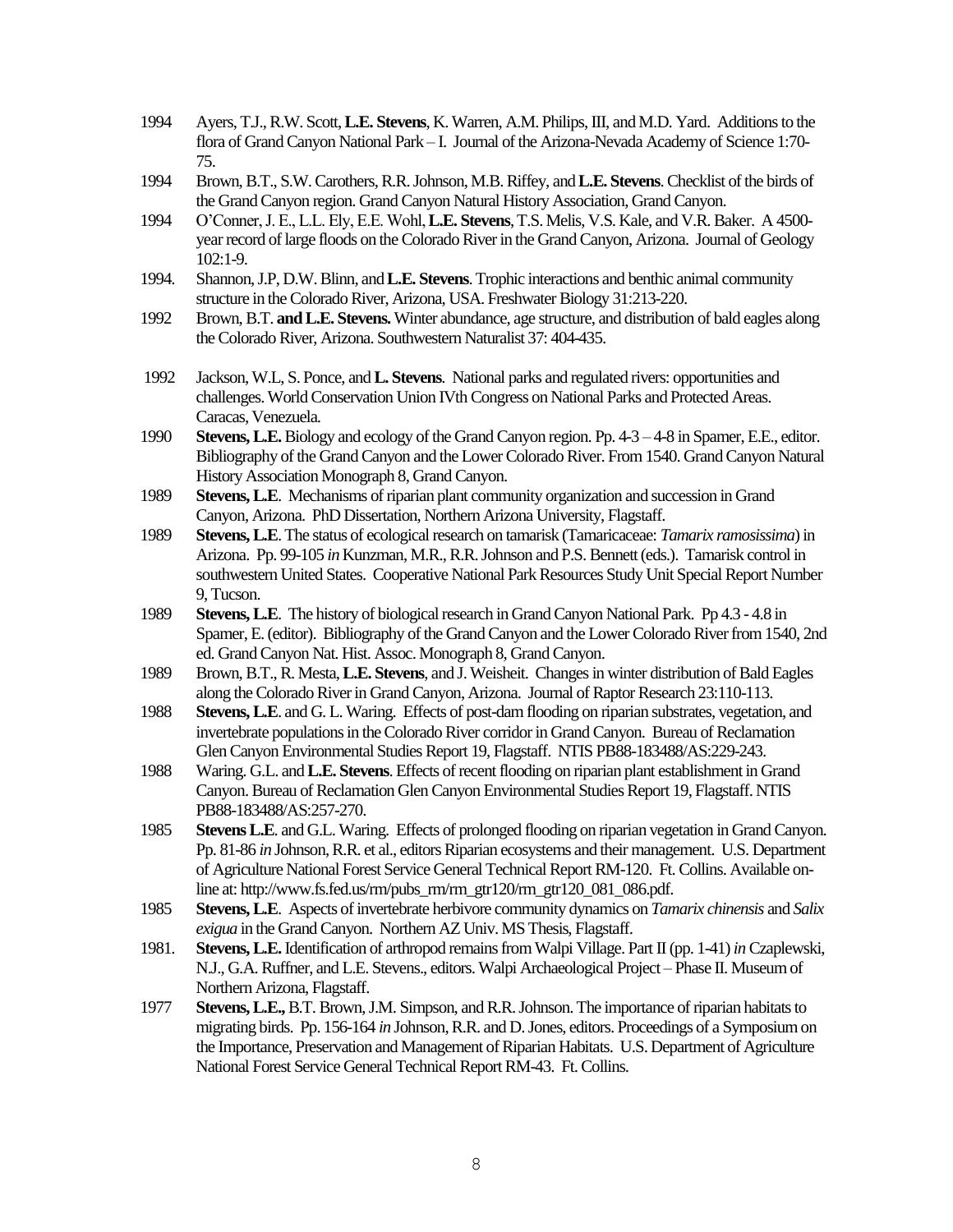# **POPULAR WRITINGS**

- 2016 **Stevens, L.E.**Walnut Canyon's endemic snail. Plateau 9:30.
- 2015 **Stevens, L.E.** Ecology over time in a Plateau canyon. Plateau 8:12-17.
- 2015 **Stevens, L.**Reflections on the future of Grand Canyon. The Grand Canyon River Runner 18:4-6.
- 2013-present **Stevens, L.** The Colorado River in Grand Canyon: River Map and Guide, Revised Edition. Grand Canyon Wildlands Council, Inc., Flagstaff.
- 2012 **Stevens, L.E.** Springs ecosystems of Grand Canyon. The Grand Canyon River Runner
- 2011 Grand Canyon Wildlands Council. Goodding's Willow in Grand Canyon: Requiem or Revival? Boatmans's Quarterly Review 24:6-9 (**L.E. Stevens** was lead author).
- 2011 **Stevens, L.E.** and A.E. Springer. Arizona Heritage Waters. Available on-line at: http://www.azheritagewaters.nau.edu/index.html (accessed 2 April 2013).
- 2011 **Stevens, L.E.**Book review: A Natural History of the Intermountain West by G.L. Waring. The Plant Press 35:13.
- 2011 **Stevens, L.E.** Arizona springs: hotspots at risk. The Plant Press 34(2), and republished in Museum Notes of the Museum of Northern Arizona Summer/Fall 2011.
- 2010 **Stevens, L.** Dragonflies & damselflies of the Grand Canyon region. The Grand Canyon River Runner 11:4-5.
- 2010 **Stevens, L.** The wandering scythe: Peregrine Falcon ecology in Grand Canyon. The Grand Canyon River Runner Magazine10:12-13.
- 2009 Mathis, A., S. Mietz, B. Leibfried, **L. Stevens,** and B. Persons. Flying Fish: The 2009 Humpback Chub Translocation Experiment. Boatman's Quarterly Review *in press.*
- 2008 **Stevens, L.**River weed: the good, the bad, and the weird complexity of nonnative tamarisk invasion in the Southwest. The Grand Canyon River Runner 6:4-5.
- 2006 **Stevens, L.E.** Hot spots of diversity: springs in the Grand Canyon. P. 20 *in* Huisinga, K., L. Makarick, and K. Waters., editors. River and desert plants of the Grand Canyon. Mountain Press Publishing Co., Missoula.
- 2006 **Stevens, L.** Farvana. Pp. 7-11 *in* Sadler, C. There's This River. This Earth Press, Flagstaff.
- 2005 **Stevens, L.** Hidden oases: Life around springs. Grand Canyon Nature Notes 21:6-7.
- 2005 **Stevens, L.E.** Entomophilia on the Plateau. Museum Notes of the Museum of Northern Arizona Summer/Spring 2005.
- 2000 **Stevens, L.** State of the Canyon. Grand Canyon River Outfitters Association. Website: http://www.gcroa.org/Pages/statecanyon.htm (accessed June 2008).
- 1995 **Stevens, L.** A Butt Pygmy's Rebuttal. Boatman's Quarterly Review 10(4):10-11.
- 1986 **Stevens, L.E.** The Mojave Desert. Pp. 72-90 *in* Miller, T., editor. Arizona: The Land and the People. University of Arizona Press, Tucson.
- 1985 **Stevens, L.** The 67 elephant theory or learning to boat big water hydraulics. River Runner 5:24-25.
- 1983-2004, 2013-14 **Stevens, L.E.** The Colorado River in Grand Canyon: a comprehensive guide to its natural and human history. Red Lake Books, Flagstaff.
- 1981 **Stevens, L.**Journeys: There is only one river. Plateau 53:24-28.

#### **REPORTS**

- 2016 **Stevens, L.E.**, A.E. Springer, and J.D. Ledbetter. 2016. Springs ecosysteminventory protocols. Springs Stewardship Institute, Museum of Northern Arizona, Flagstaff, Arizona.
- 2016 **Stevens, L.E,** editor. An Ecological and Cultural Assessment of the Proposed Greater Grand Canyon Heritage National Monument. Museum of Northern Arizona, Flagstaff.
- 2013 Springer, A.E., **L.E. Stevens**, J.D. Ledbetter, S. Rood, and K. Gill. Ecohydrology of Alberta springs. University of Lethbridge, Lethbridge, AB.
- 2013 **Stevens, L.E.,**J.D. Ledbetter, and M. Hendrie. Ecological inventory and assessment of St. David Cienega, St. David, Arizona. Report to the Bureau of Land Management, Sierra Vista.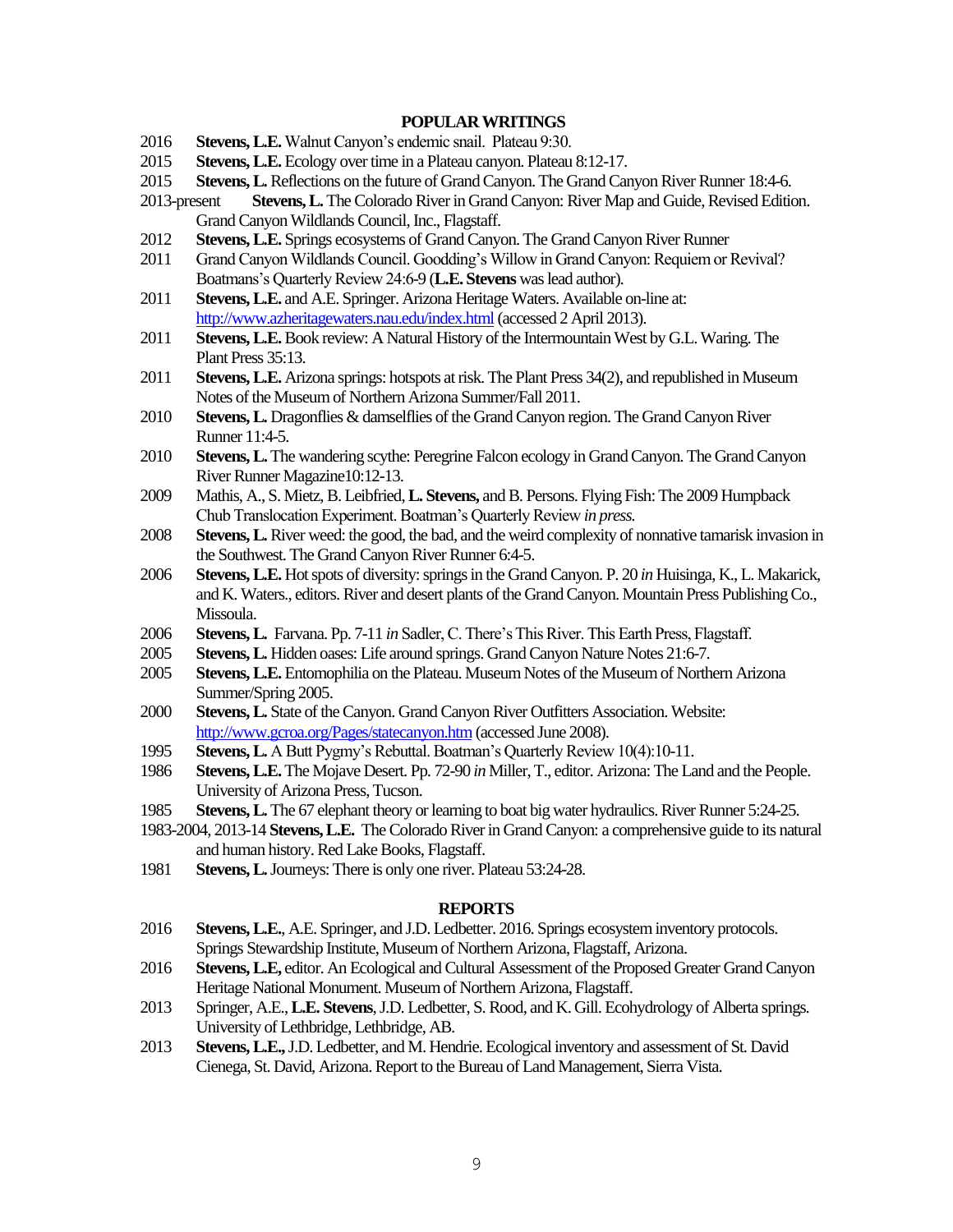- 2012 Ledbetter,J.D., **L.E. Stevens**, and M. Hendrie. A springs inventory and assessment for Kaibab National Forest, Arizona. USA. Report to the U.S. National Forest Service, Kaibab National Forest, Williams.
- 2011 **Stevens, L.E.** The status, ecological role, and potential for reintroduction of species of management concern in the Colorado River ecosystem, Glen and Grand Canyons, Arizona, USA. Grand Canyon Wildlands Council,, Inc., Flagstaff.
- 2011 Waring, G.L., B.G. Ralston, .**L.E. Stevens, and** S. Archer. The changing ecology of western honey mesquite (Fabaceae: *Prosopis glandulosa* var. *torreyana*)in Grand Canyon, Arizona, USA. Report submitted to U.S. Geological Survey Grand Canyon Monitoring and Research Center, Flagstaff.
- 2010 Grand Canyon Wildlands Council, Inc. Pakoon Springs Restoration final report -Task #9, AWPF Grant Contract #06-137WPF. Arizona Water Protection Fund, Phoenix (**LE Stevens**islead author).
- 2010 **Stevens, L.E.** NEPA compliance for the restoaration of Pakoon Springs in Parashant National Monument, Arizona Strip, Arizona. U.S. Bureau of Land Management, St. George.
- 2010 **Stevens, L.E**. Odonata (dragonflies and damselflies) of Pelican Island National Wildlife Refuge, Indian River County, Florida, USA. Report submitted to the U.S. Fish and Wildlife Service, Vero Beach.
- 2010 **Stevens, L.E.** and D. Kesler. The entomofauna of Wake Atoll, Central Pacific. Report to University of Missouri, Columbia.
- 2010 Knowles, G., M. Andersen, **L. Stevens.,** and others. Comprehensive plan for the management and conservation of humpback chub (*Gila cypha*) in Grand Canyon, Arizona. Report to the Glen Canyon Dam Adaptive Management Work Group and U.S. Fish and Wildlife Service, Phoenix.
- 2008 **Stevens, L.E.**NEPA compliance for tamarisk habitat restoration, Glen Canyon National Recreation Area, Arizona. Glen Canyon National Recreation Area, Page.
- 2008 **Stevens, L.E**. and K. Whitley. A bibliography of the Verde River watershed. Museum of Northern Arizona, Flagstaff.
- 2008 Stevens, L.E., G.P. Nabhan, L. Monti, C.E. Olson, E. Shock, and R. Glennon. Arizona Heritage Waters: Significant Hydrological Features of Arizona. Available on-line at: [http://www.azheritagewaters.nau.edu.](http://www.azheritagewaters.nau.edu/)
- 2007 Otis Bay Ecological Consultants, **L.E. Stevens,** and P.J .Weisberg. Willow Creek Watershed Assessment. Prepared for the U.S. Forest Service, Las Vegas.
- 2007. **Stevens, L.E.** A review of invertebrate species of management concern on five northern Arizona forests: final report. Museum of Northern Arizona, Flagstaff.
- 2007 **Stevens,L.E.** and E.C. Omana. A biological inventory of 16 Verde River basin springs. Stevens Ecological Consulting, LLC, Flagstaff.
- 2007 **Stevens, L.E**. A compilation and evaluation of historic water temperature and related water quality data fro the Colorado River, Grand Canyon, with particular emphasis on River Miles 55 to 65. Final Report to the Grand Canyon Monitoring and Research Center, U.S. Geological Survey, Flagstaff.
- 2007 **Stevens, L.E.** An invertebrate inventory of Grand Canyon National Park, Arizona. Report to the U.S. National Park Service, Grand Canyon.
- 2006 Springer, A.E., **L.E. Stevens**, and R. Harms. Inventory and classification of selected National Park Service springs on the Colorado Plateau: NPS Cooperative Agreement Number CA 1200-99-009. National Park Service, Flagstaff.
- 2006 Otis Bay, Inc. and **Stevens Ecological Consulting, LLC**. Ash Meadows Geomorphic and Biological Assessment: Final Report. U.S. Fish and Wildlife Service, Las Vegas.
- 2005 Grand Canyon Wildlands Council, Inc. Fremont cottonwood (*Populus fremontii*) demography and responses to changing discharge at four springs in Grand Canyon, Arizona. Submitted to Grand Canyon National Park Science Center, Grand Canyon (**L.E. Stevens**, author).
- 2005 **Stevens, L.E.** Pre-revegetation and intial post-revegeratation avian censusing at Lees Ferry. Pp. 76-83 in Grand Canyon Wildlands Council, Inc. Glen and Grand Canyon riparian restoration project: final report to the Arizona Water Protection Fund Contract No. 99-075WPF, Phoenix.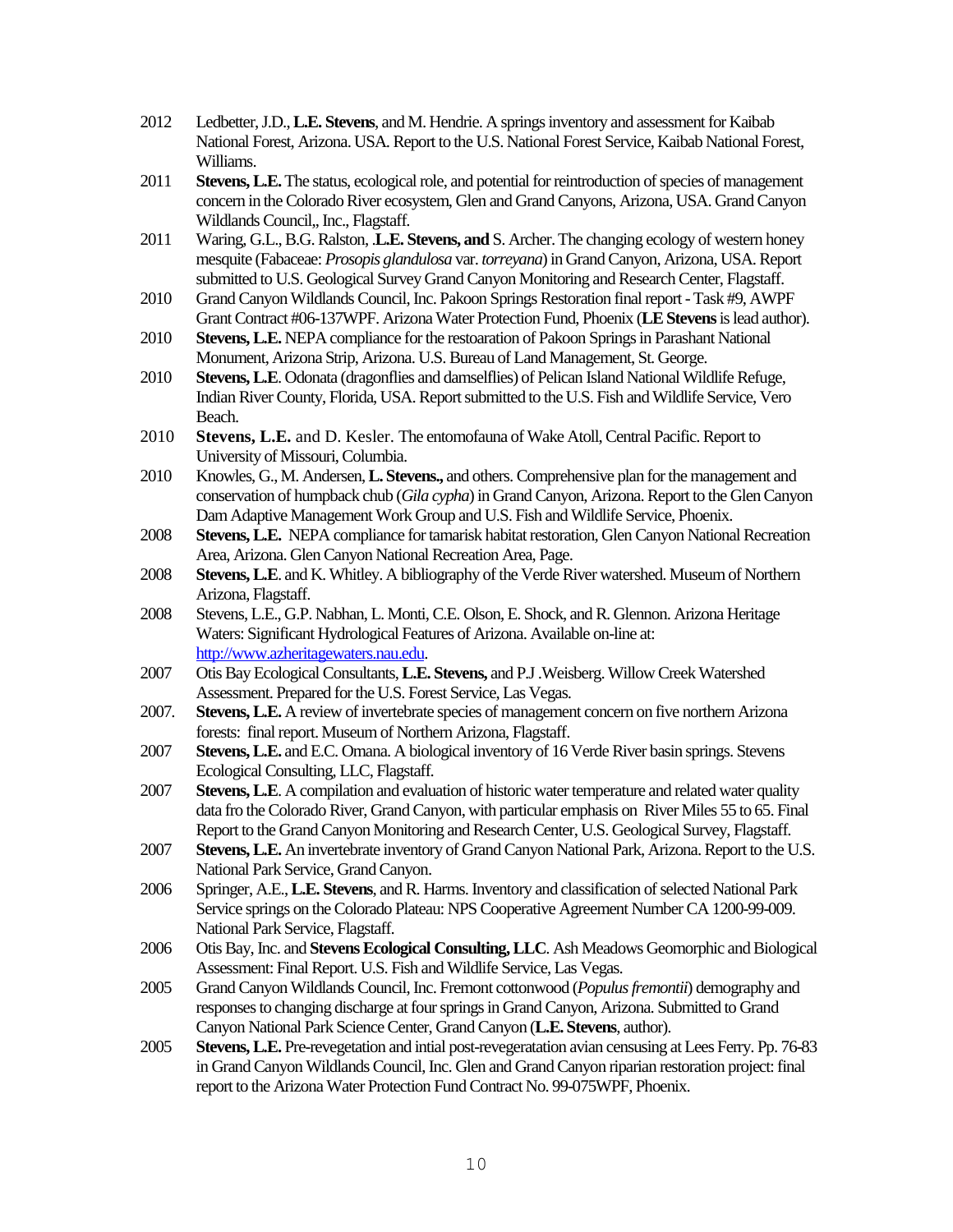- 2005 **Stevens, L.E.** An invertebrate inventory in Grand Canyon National Park. Report submitted to Grand Canyon National Park Science Center, Grand Canyon.
- 2005 Stevens, L.E. and A.E. Springer. Spring ecosystems inventory protocol for park units in the Northern and Southern Colorado Plateau Networks. National Park Service Colorado Plateau Spring Ecosystem Survey, National Park Service, Flagstaff.
- 2004 Grand Canyon Wildlands Council, Inc. Biological inventory and assessment of ten South Rim springs in Grand Canyon National Park: final report. National Park Service Report, Grand Canyon. (L**.E. Stevens**, author).
- 2004. **Stevens, L.E.** 2004 Southwestern Willow Flycatcher survey survey results in the Yuma East Wetlands, Yuma, Arizona: final report, 31 July 2004. Report prepared for Phillips Consulting, LLC, the U.S. Fish and Wildlife Service, and the Arizona Game and Fish Department, Phoenix.
- 2004 **Stevens, L.E.** Yuma clapper rail survey results in the Yuma East Wetlands, Yuma, Arizona: final report, 31 July 2004. Report prepared for Phillips Consulting, LLC, the U.S. Fish and Wildlife Service, and the Arizona Game and Fish Department, Phoenix.
- 2004 **Stevens, L.E.** and A.E. Springer. A conceptual model of springs ecosystem ecology: Task 1B Final Report, NPS Cooperative Agreement Number CA 1200-99-009. National Park Service, Flagstaff.
- 2003 **Stevens, L.E**. A review of the draft Coconino County Comprehensive Plan. Submitted to Coconino County, Flagstaff, AZ.
- 2003 **Stevens, L.E.** 2003 Southwestern Willow Flycatcher survey results in the Yuma East Wetlands, Yuma, Arizona: final report, 31 July 2004. Report prepared for Phillips Consulting, LLC, the U.S. Fish and Wildlife Service, and the Arizona Game and Fish Department, Phoenix.
- 2003 **Stevens, L.E.** 2003 Yuma clapper rail survey results in the Yuma East Wetlands, Yuma, Arizona: final report, 31 July 2004. Report prepared for Phillips Consulting, LLC, the U.S. Fish and Wildlife Service, and the Arizona Game and Fish Department, Phoenix.
- 2003 **Stevens, L.E**. Biological evaluation of the Yuma Gateway Park Restoration Project. Phillips Consulting, LLC, and the City of Yuma, AZ.
- 2003 **Stevens, L.E**. Biological evaluation of the Yuma East Wetlands Restoration Project. Phillips Consulting, LLC, and the City of Yuma, AZ.
- 2003 Garrett, L.D**., L.E. Stevens**, W.E. Haas, D.K. Kreamer, R.A. Valdez, and E.E. Wohl. A Review of the Second Administrative Draft "Conservation Plan for the Lower Colorado River Multi-species Conservation Program" Final Report, M3 Research, Olathe.
- 2002 Grand Canyon Wildlands Council, Inc. Inventory of 100 Arizona Strip springs, seeps and natural ponds: Final Project Report. Arizona Water Protection Fund, Phoenix.(Stevens was lead writer).
- 2002 **Stevens, L.E.** Evaluating criteria for selecting critical riparian areas in the Little Colorado River Basin, Arizona: final report. Arizona Water Protection Fund, Phoenix.
- 2002 Grand Canyon Wildlands Council, Inc. (authors: **Stevens, L.E**., R.J. Johnson, B. Perla, and K.J. Burke). A hydrological and biological inventory of springs, seeps and ponds of the Arizona Strip, final report. Arizona Water Protection Fund, Phoenix.
- 2002 **Stevens, L.E**. Assessment of Biological Resource Effects of the Proposed Wellton-Mohawk Title Transfer Project. Prepared for Phillips Consulting, Flagstaff, and Navigant Consulting, Phoenix for the U.S. Bureau of Reclamation, Lower Colorado River Basin, Boulder City.
- 2001 **Stevens, L.E.**Recent biological collections in Grand Canyon National Park. Grand Canyon Science Center, Grand Canyon.
- 2000 Miller, M., **L.E. Stevens**, P. Keim, and S-K. Wu. A morphological and genetic analysis of the genus *Oxyloma* in the United States and Canada, with emphasis on endangered Kanab ambersnail (*Oxyloma haydeni kanabensis*). Grand Canyon Monitorig and Research Center, Flagstaff.
- 2000 **Stevens, L.E**. Scientific and historic resources of the Paria Plateau. Grand Canyon Wildlands Council report, Flagstaff, AZ
- 1999 **Stevens, L.E**. An ecological assessment of the Shivwits Plateau region. Grand Canyon Wildlands Council report, Flagstaff, AZ.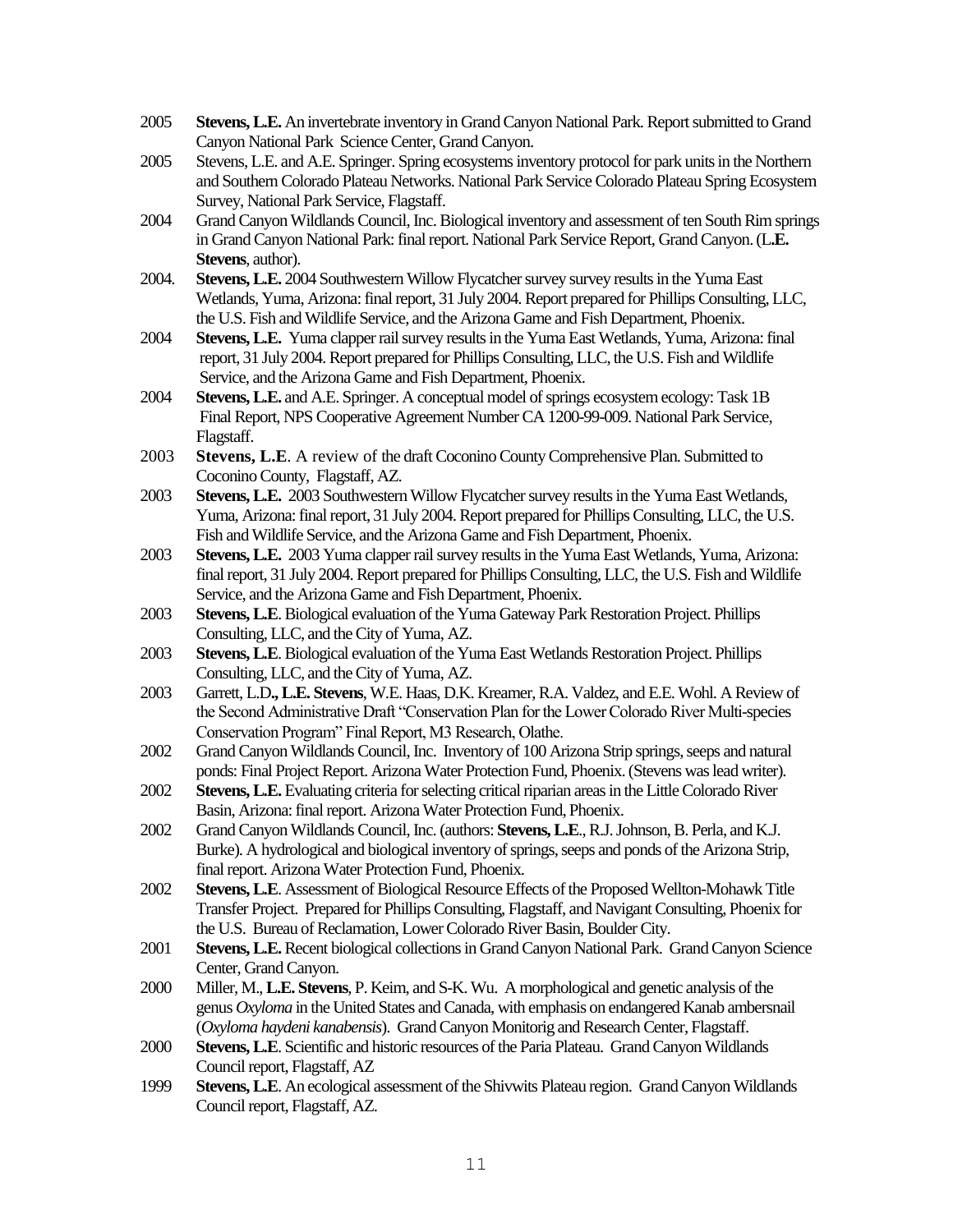- 1999 **Stevens, L.E**. and K. Rowell. The State of the Colorado River Ecosystem. Grand Canyon Monitoring and Research Center, Flagstaff (see "http//www.gcmrc.gov" website).
- 1998 **Stevens, L.E**., V.J. Meretsky, C.B. Nelson and J.A. Sorensen. The endangered Kanab ambernail at Vaseys Paradise, Grand Canyon Arizona: 1997 Annual Monitoring Report. Grand Canyon Monitoring and Research Center Report, Flagstaff.
- 1997 **Stevens, L.E**., F. Protiva, D.M. Kubly, V.J. Meretsky and J. Petterson. The ecology of the endangered Kanab ambersnail (*Oxyloma haydeni kanabensis* Pilsbry) in Grand Canyon, Arizona. Bureau of Reclamation Glen Canyon Environmental Studies Report, Flagstaff. Available on;line at: [http://www.gcmrc.gov/library/reports/biological/terrestrial/KAS/Stevens1997b.pdf.](http://www.gcmrc.gov/library/reports/biological/terrestrial/KAS/Stevens1997b.pdf)
- 1997 **Stevens, L.E**., F. Protiva, D.M. Kubly, V.J. Meretsky and J. Petterson. Impacts of the 1996 experimental flood from Glen Canyon Dam on endangered Kanab ambernail (*Oxyloma haydeni kanabensis* Pilsbry) in Grand Canyon, Arizona. Bureau of Reclamation Glen Canyon Environmental Studies Report, Flagstaff.
- 1996 **Stevens, L.E**. and V.M. Meretsky. Impacts of the 1996 experimental flood from Glen Canyon Dam on endangered southwestern willow flycatcher in Grand Canyon, Arizona. U.S. Bureau of Reclamation Glen Canyon Environmental Studies report. Flagstaff.
- 1995 Blinn, D.W**., L.E. Stevens** and J.P. Shannon. The effects of interim flows from Glen Canyon Dam on the aquatic food base in the Colorado River corridor in Grand Canyon, Arizona. National Park Service Cooperative Parks Study Unit, 1995 Final Report, Flagstaff.
- 1995 **Stevens, L.E**. and T.J. Ayers. The impacts of interim flows from Glen Canyon Dam on riparian vegetation in the Colorado River corridor, Grand Canyon, Arizona. National Park Service Cooperative Parks Study Unit 1994 Final Report, Flagstaff.
- 1994 Blinn, D.W., **L.E. Stevens** and J.P. Shannon. The effects of interim flows from Glen Canyon Dam on the aquatic food base in the Colorado River corridor in Grand Canyon, Arizona. NPS Cooperative Parks Study Unit, Final Report, Flagstaff.
- 1993 **Stevens, L.E.** and T.J. Ayers. The impacts of Glen Canyon Dam on riparian vegetation and soil stability in the Colorado River corridor, Grand Canyon, Arizona. National Park Service Cooperative Parks Study Unit 1992 Final Report, Flagstaff.
- 1992 Blinn, D.W., **L.E. Stevens** and J.P. Shannon. The effects of Glen Canyon Dam on the aquatic food base in the Colorado River corridor in Grand Canyon, Arizona. National Park Service Cooperative Parks Study Unit 1992 Final Report, Flagstaff.
- 1992 Beus, S.S., C.C. Avery, **L. Stevens**, B.C. Cluer, M. Carpenter, R. Carruth, J. Schmidt, and W. Jackson. The influence of variable discharge regimes on Colorado River sand bars below Glen Canyon Dam. National Park Service Cooperative Studies Unit Final Report, Flagstaff.

# **Note: The list of LE Stevens reports from 1976 through 1991 is under development.**

- 1976a Stevens, L.E. An invertebrate inventory Grand Canyon. Pp. 141-145 and appendix *in*Carothers, S.W. and S.W. Aitchison, editors. An ecological survey of the riparian zone of the Colroado River between Lees Ferry and the Grand Wash Cliffs, Arizona. Grand Canyon National Park Technical Report 10, Grand Canyon.
- 1976b Stevens, L.E. Insect production on native and introduced dominant plant species. Pp. 146-154 *in* Carothers, S.W. and S.W. Aitchison, editors. An ecological survey of the riparian zone of the Colroado River between Lees Ferry and the Grand Wash Cliffs, Arizona. Grand Canyon National Park Technical Report 10, Grand Canyon.

**Collaborators and Other Affiliations (through MNA):** W.G. Abrahamson II, D. Anderson, T.J. Ayers, G.E. Bennett, J.B. Bennett, D.W. Blinn, M. Briggs, B.T. Brown,J N.L. Brown,. D. Busch, J.C. Catlin, K. Chhibber, K.Christensen,. L.G. Coggins Jr., S. Crews, R.F. Darsie, Jr., L.L. Dickson, D.A. Duff, R. Durfee, W.H. Farrand, O. Flint, S. Flora, B.D. Gold, C. Gourley, T.L. P.E. Grams, Griswold, J.A. Haney, J.E. Hazel, T.L. Hoffnagle, R.L. Huber, S. Hueftle, A.L. Jones, M.A. Kaplinski, M.J.C. Kearsley, P. Keim. H.